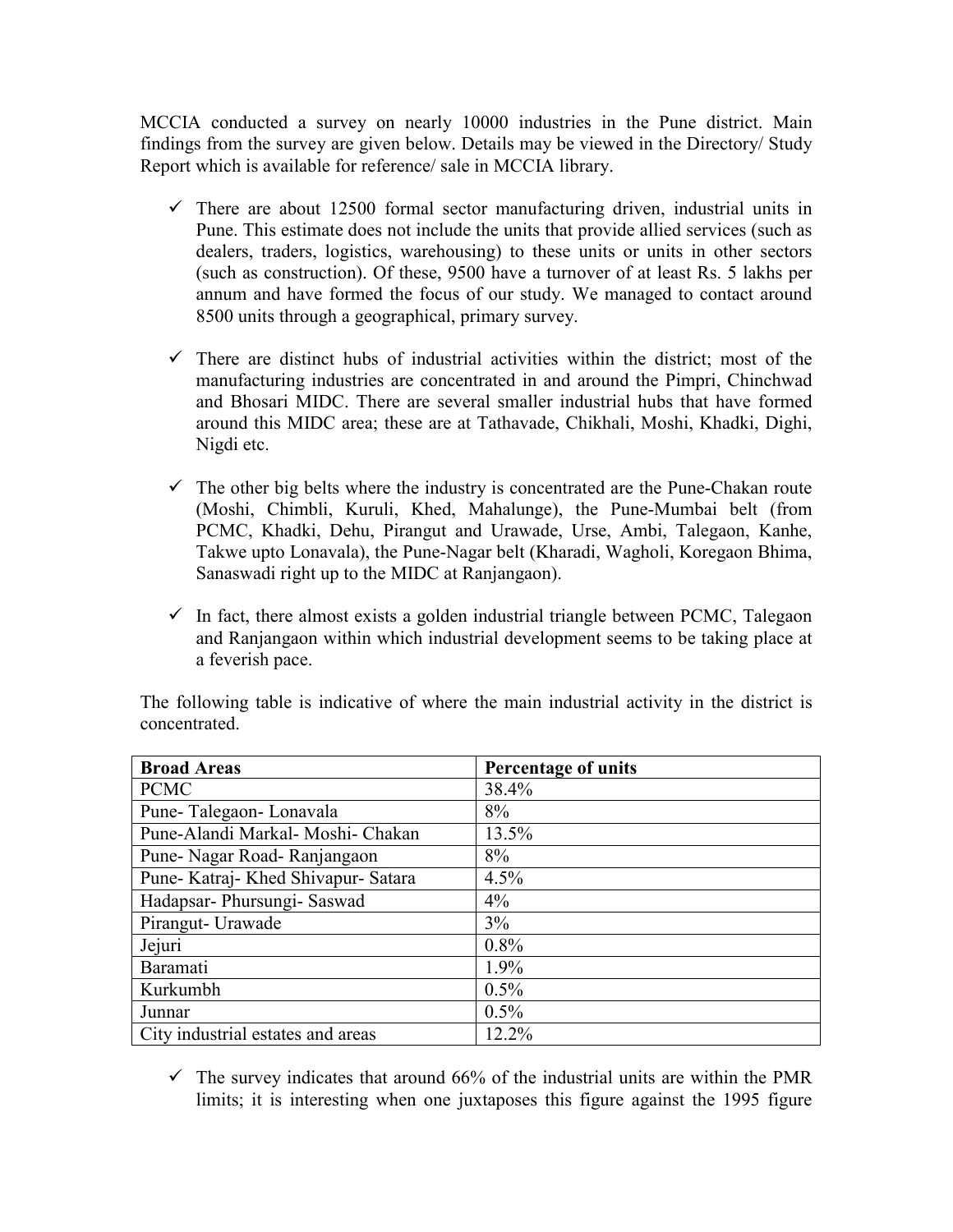when around 82% of the industrial activity was concentrated in the PMR region itself. This implies that of the concentration of the industry has moved from being inside the PMR to newer growth areas as well; this is obvious from the current growth that we are today witnessing at centers such as Chakan, Ranjangaon and Pirangut, which are all non-PMR areas.

- $\checkmark$  There is a broad spectrum of industrial activities in Pune spanning automobiles, engineering goods, machinery, boilers, heat exchangers, machinery components, auto components, machine tools and accessories, hardware, fabrication, jigs and fixtures, electrical and electronic components, white goods, food processing etc.
- $\checkmark$  Our data and the excise level data suggest that Pune Mfg. Inc. creates a turnover of nearly Rs. 52000 crores. Around 3500 units have a turnover of more than Rs. 1.5 crores; 120 companies have a turnover of more than Rs. 100 crores. The top 12 companies, with more than Rs. 1000 crores turnover, contribute to more than 50% of the total industrial turnover.
- $\checkmark$  Investments are pouring in; around Rs. 4500 crores worth of investment has come in for the last 2 years each. Big ticket announcements include those by Tata Fiat JV (Rs. 4000 crores), Volkswagen (Rs. 2450 crores), General Motors (Rs. 1300 crores), JCB (Rs. 600 crores), Daimler Chrysler (Rs. 250 crores), Ferrero Rocher (Rs. 150 crores), Bilcare (Rs. 40 crores) etc.
- $\checkmark$  At least 40% of the industry reveals expansion plans; of these, around 60% are for expanding in Pune itself. Pune Mfg. Inc. ranks Pune at 3.01 on a scale of 1-4, leading us to believe that Pune's mfg. turnover could easily touch Rs. 60000 crores by 2010.
- $\checkmark$  Pune Mfg. Inc. reveals formal employment to be around 5,00,000; however, this data-based figure could be on the lower side owing to the presence of contract labor that is not captured in the data at all. Nearly as much or more employment may be generated by the industry through contracts
- $\checkmark$  Pune Mfg. inc. exports nearly Rs. 10000 crores worth of output as per the data. The products are reasonably spread across various categories such as autocomponents, boilers, heat exchangers, machine tools, electronic components, plastics parts, rubber components, processed food products etc.
- $\sim$  As per our survey results, we find that more than 2700 units in Pune district have obtained some form of quality certification; this could be ISO (applicable series), TS or HACCP (for the food industries).
- $\checkmark$  It is interesting to note that even though quality certification is more prevalent in the medium and large scale units, it is not exclusive to them; increasing percentage of micro and small scale units are also obtaining quality certifications. Whereas 100% of the large scale units have obtained some form of quality